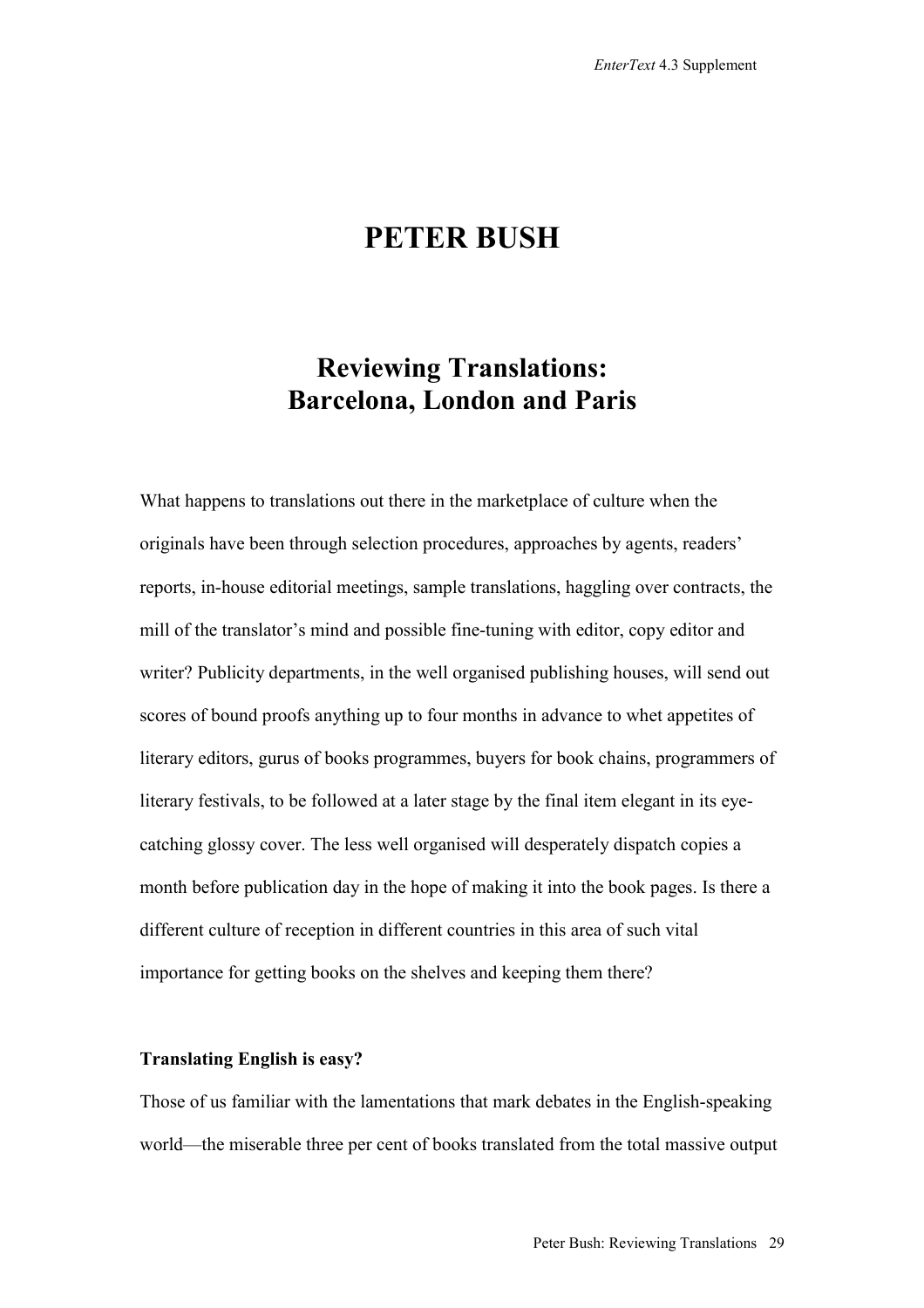as opposed to the thirty or forty per cent in France or Spain, or the eighty or ninety per cent of books published in Iran or Brazil—are also familiar with the explanations that are trotted out, that American culture is economically and politically dominant, that the English-speaking world can satisfy all its reading appetites within the range of writing in English, that it is this combination of power and heterogeneity which also leads to the largest percentile of books translated outside the Anglo-Saxon world being always from English.

However, literary agents and publishers in the UK or USA are not ululating: their export revenues are buoyant from the international sale of English language writers and on the home front these same writers have a field day in a market protected, one is frequently told, from the "problems of translation," where even many of those publishers who are proud of their devotion to bringing other literatures into English wish to keep the translator at a distance and conceal the translated nature of books they sell. Isn't it strange how translation never seems to be a problem when it comes to the translation of English-language authors from English into whichever world language? Do we resign ourselves to the fact of life of a form of cultural and economic imperialism, to the essential ethnocentrism of the Anglo-Saxon world?

## **Frontiers crossed**

In this chapter, in order to focus on a fragment of this publishing world, we will look at the reviewing of translations in London, Barcelona and Paris over a short period of two months and a few issues of a handful of publications: *The Times Literary Supplement*, *The London Review of Books*, the cultural review of *The Guardian*, *Babelia*, the literary supplement of *El País* and the weekly literary supplement of *Le Monde*. It is then a somewhat arbitrary, impressionistic state of play as glimpsed in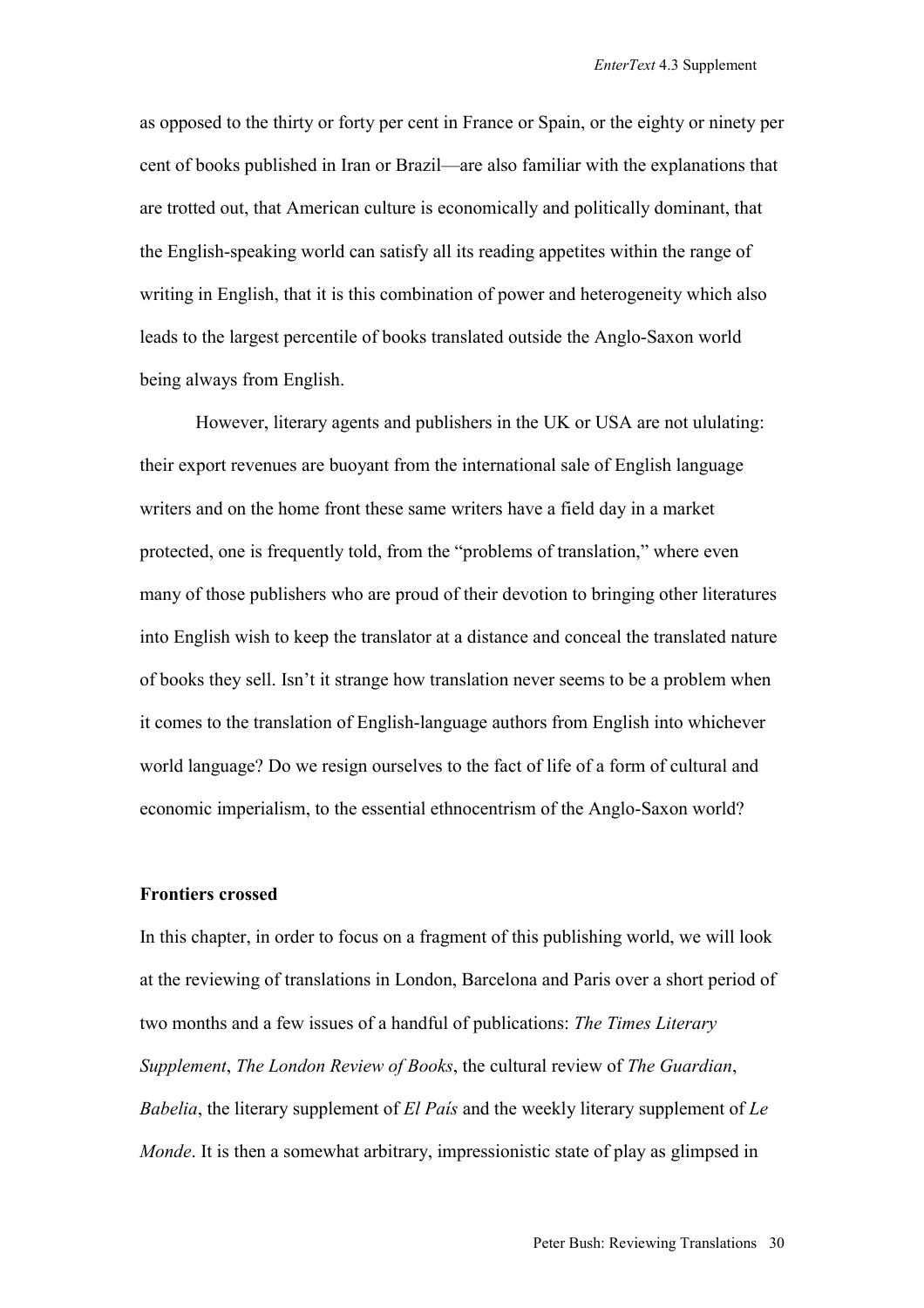those publications one would imagine to be sympathetic to the reviewing of translations, given their reputations and traditions as channels of liberal, humanistic thought.

Literary translations, like most migrating activities, are subject to change in a world of transnational companies that straddle nation-states and their boundaries, in which nothing is what it seems and old epithets are but half-truths. When categorising particular national cultures or cultural phenomena with the terms that readily come to mind, we should remember that such labels are there as attempts to fix convenient handles on realities that are much less stable and complex, in order to safeguard and perpetuate certain nationalist prejudices and cultural politics through institutions like the media, schools and universities. The literary pages in the three cities we are concerned with here generally act as if traditional versions of national cultures stand intact. Differences, though stark, do not denote any radical re-conceptualising of the nature of French, English or Spanish cultures. Our understanding of how and why translations sell and are reviewed in different tones and quantities should not lose sight of "invisible" cultural and commercial presences erased by an appearance of continuity.

# **Begrudgingly in our pages**

How is this traditional state of affairs reflected in the review pages of our chosen English publications in the months of February and March 2004? Well if one criterion for book-buyers working for the book chains is the column space devoted to reviews, then translations don't get much of a fillip from that direction. *The London Review of Books* printed in this period all of four reviews of translations. A critique of Don Paterson's latest book of poetry (4 March) quotes approvingly the view of this most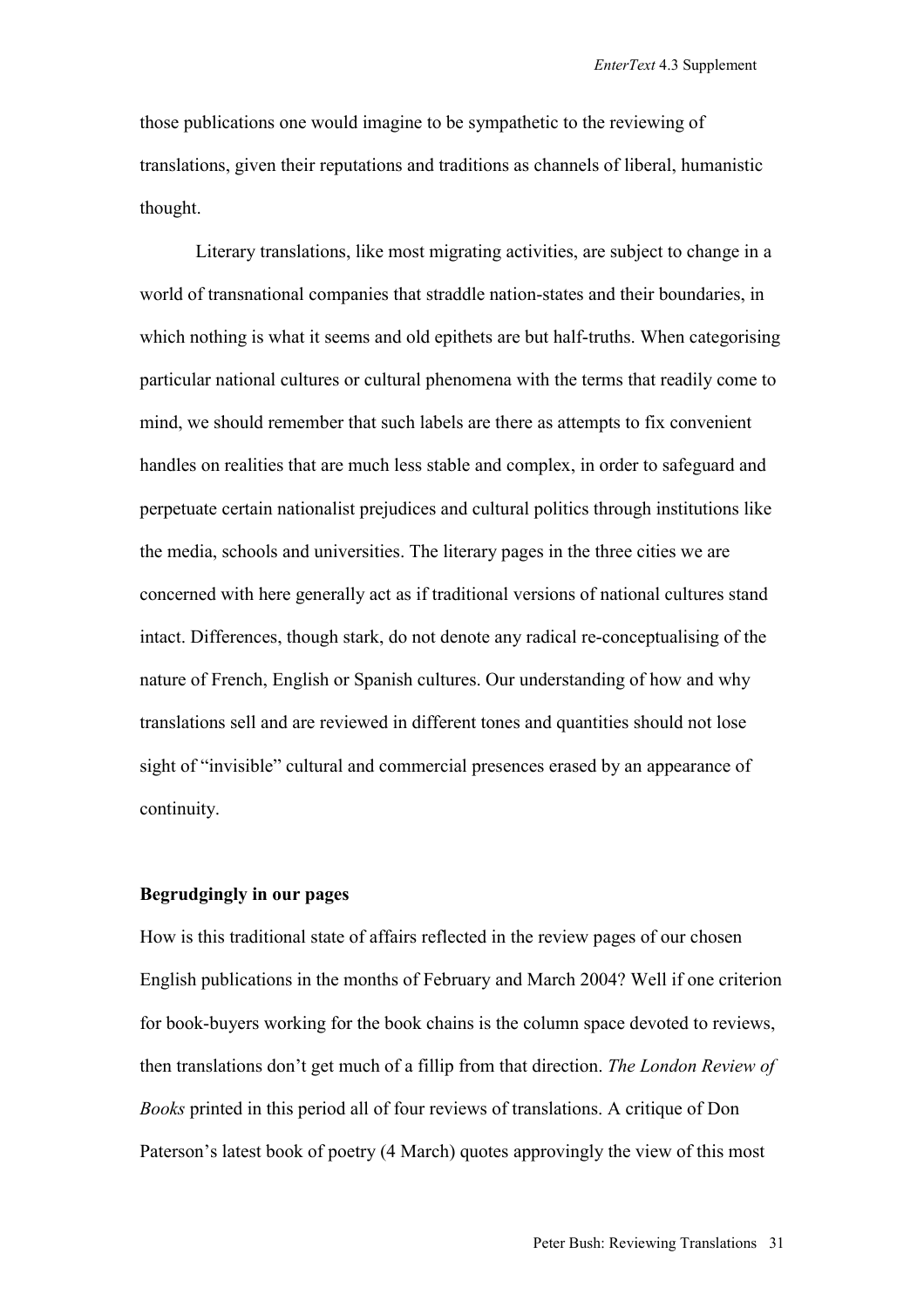professional of poets that one should "forget the relation in which these poems stand to the originals" and is seduced by his alchemy as a translator: "Such native English emerging from such foreign surroundings magically abolished cultural difference or at least hid it in an impressive feat of prestidigitation." Jacqueline Rose's five-page review of two books by Israeli writer David Grossman (18 March) does not even credit the translator, though in the last two lines she does say: "For me, there is no other Israeli writer translated who gets so close to the matter." A most sensitive literary critic, her admiration of subtlety occludes the key mediation. The vagaries of *LRB* title selection meant that a book on Kafka at the cinema and the reprint of a 1935 translation of a nineteenth-century policeman's memoirs were the only foreign voices which got a murmur. On the other hand, the *LRB* is fond of that very English genre, the diary of the English man or woman abroad in strange places, so we get lengthy diary accounts of days in Las Vegas, Vladivostok and Madrid. One could call this the Orwell syndrome: much better the vivid readability of an Etonian on the Ebro or on Wigan pier or under the bridges of Paris, than translations of books by literary locals not merely paying a flying journalistic visit, however risky and radical.

One of the great innovations in recent years is *The Guardian's* weekend cultural supplement. If it is a general rule that books pages in the UK press have shrunk in size, so here at last came expansion and even double-page interviews with foreign writers. The supplement is undoubtedly a welcome addition, though the interviews have now gone and the reviews of translations or references to the foreign sometimes lapse into comforting clichés. In this two-month period *The Guardian* managed thirteen reviews and seven of those were short paperback items.

A novel by Sandro Veroni translated by Alastair McEwan is felt to be "a heady aroma of fried mozzarella, bitter espresso and scooters" (21 February) whilst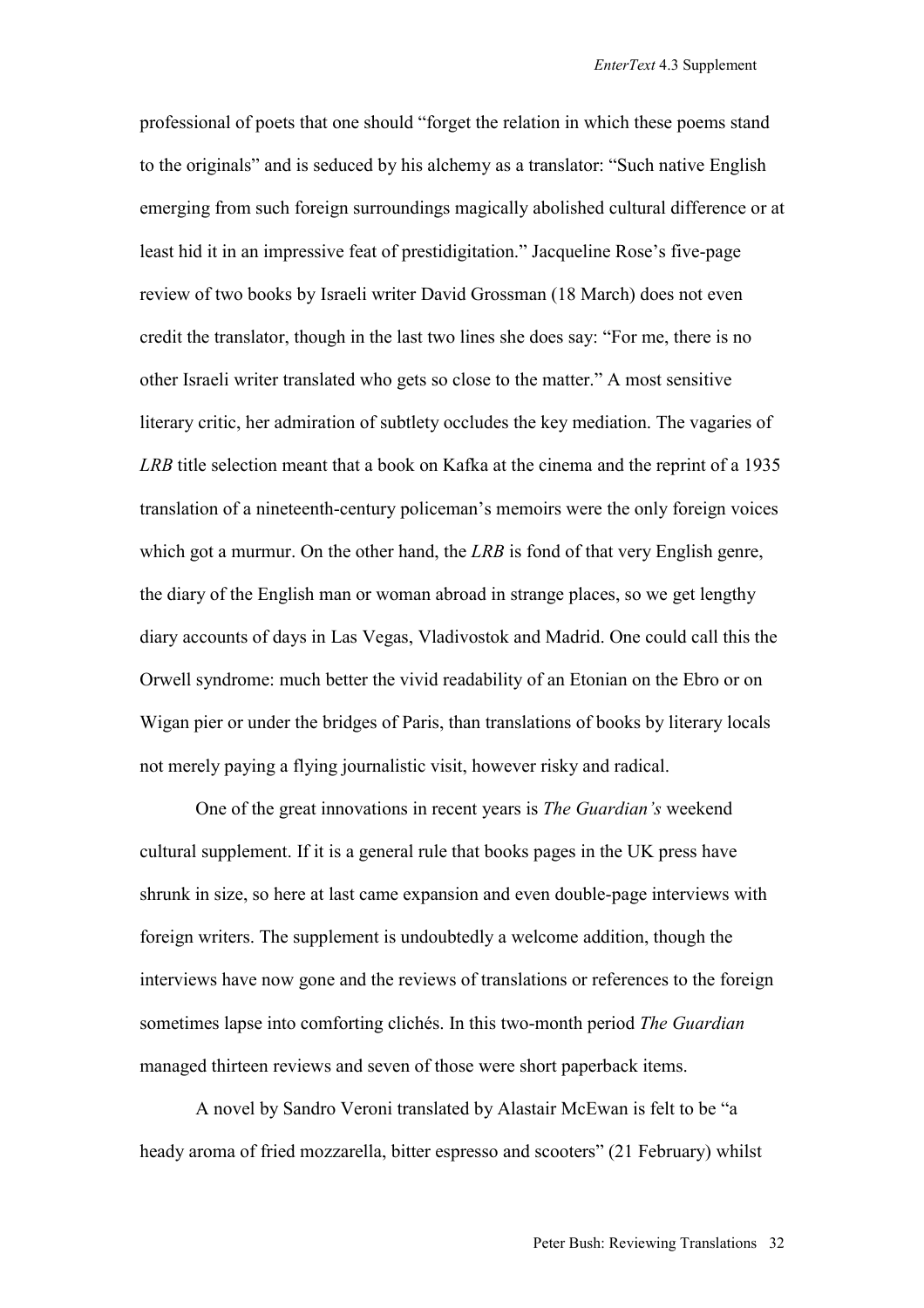W. S. Merwin's translation of *Sir Gawain and the Green Knight* is judged "an elegant gloss" as this early English work is "impossible to translate"(21 February). In a different spirit Alan Sillitoe celebrates his reading of Homer and other Greek classics through "translations of the highest quality"(28 February). A substantial account of Margaret Jull Costa's latest translation of Javier Marías credits the translator but makes no comment on the translation (28 February) whilst the mediator from the Icelandic of Halldór Laxness is invisible, as is the translator of a book by Anna Gawalda (13 March) (nevertheless, "The heavy Americanisms in the translation may grate," claims a reviewer presumably wedded to the aesthetics of bland mid-Atlanticism). In similar vein, a paper-back review of the latest Andrey Kurkov Penguin novel makes no mention of translator George Bird but manages to snipe at his "wearisome" sentences (3 April), whilst the one on the new J. K. Huysmans, *Parisian Sketches*, from Dedalus, silences both translator and translation.

The *Guardian* supplement, like the *LRB*, also enjoys the English-speaker perspective on things foreign. One issue (13 March) led with an extract from Robert Hughes's book on Dalí—inevitably entitled "Homage to Catalonia"—where Hughes states incorrectly that none of the great Catalan writers is translated. We also get: Miranda France on Hugh Thomas on the Spanish Empire, Martin Jacques on Amy Chua and the Chinese Philippines. More generous space is accorded to Michael Holroyd on his mistress, Alan Bennett on an aspect of English pastoral, Gail Rebuck on World Book Day and a chic website devoted to Zadie Smith and friends. Of course, it helps when those of foreign extraction or with foreign-sounding names can write in English. Panos Karnezis's novel set in 1920s Anatolia is by "a Greek who writes in English" and "it shows in his English" but he has the saving grace of a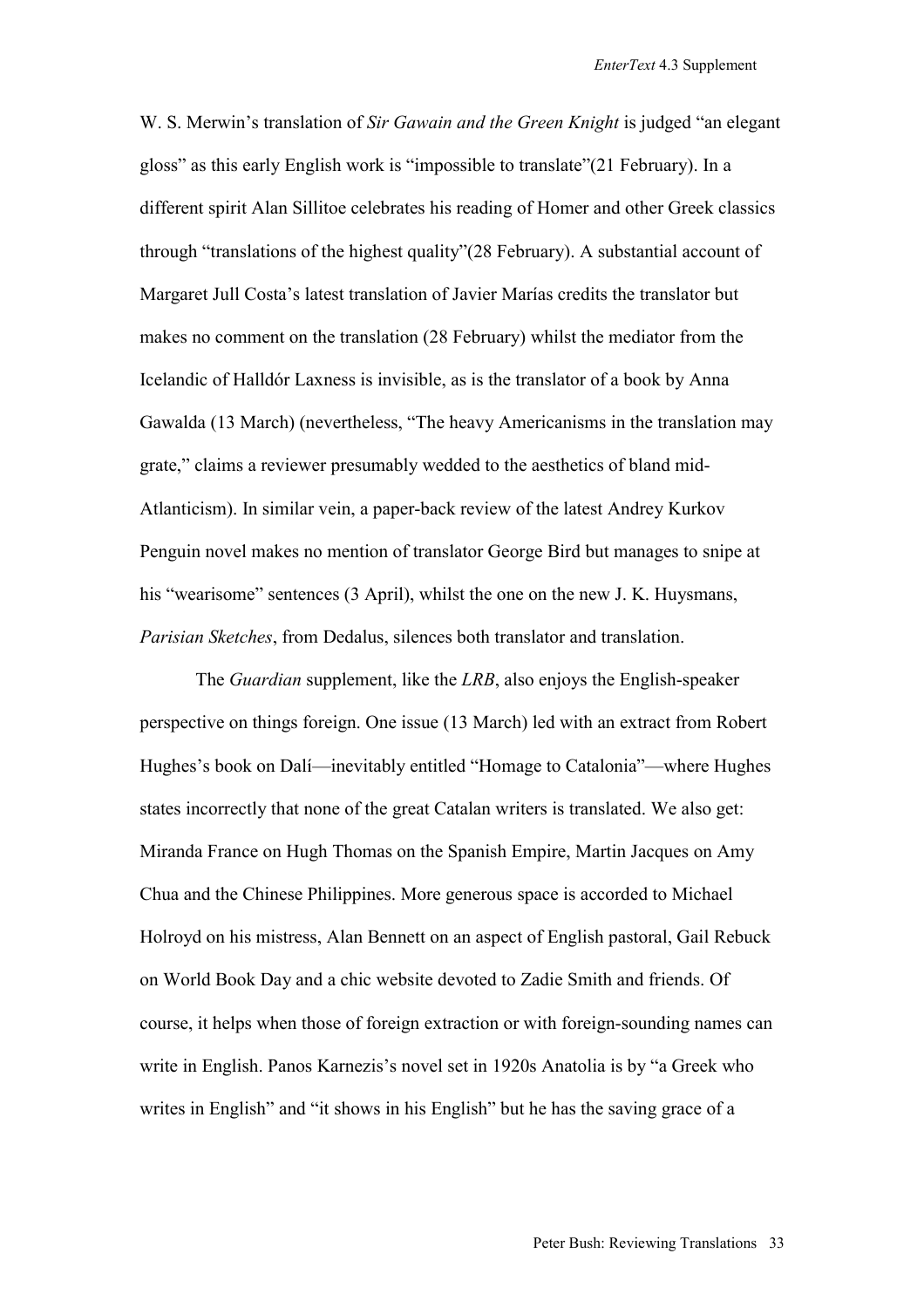"confident touch with magical realism: a "flicker of De Bernières and even of Márquez" (27 March).

Surprisingly, it is *The Times Literary Supplement*, a Murdoch publication, which published not only the most reviews of translations in these three months thirty-one—but also fifteen reviews of books as yet untranslated from their original language. Here, the tradition of one-nation liberal Toryism nurtured by a reading of the classics, translated or not, has survived changes of ownership. The *TLS* has also for years, under different editors, sponsored and given publicity to the various UK prizes for Literary Translation funded by the Arts Council and respective embassies.

Reviews in the *TLS* rarely miss out the translator's name and usually comment, if briefly, on the quality of the translation. We are told that Stanley Chapman's translation of Boris Vian's "dizzy mill of verbal play and invention" is "not unsuccessful" (13 February). More forthright is Oliver Robinson in his comments on Andrew Brown's translation of *Gargantua and Pantagruel* that it is "spirited, if slightly sexed-up" and creates "a wholly credible, reinvigorated Rabelais" in an English that is "born from a multitude of sources, Shakespeare, Chaucer, PG Wodehouse" and "is incredibly phlegmatic in the bottom department" (13 February). Richard Sieburth's translations of Gershol Scholem's *The Fullness of Time* and essays are "lucid, sensitive, forceful and always attentive to the originals" (27 February). Margaret Jull Costa's English rendering of Javier Marías's *The Man of Feeling* is "superb" (5 March). Stephen Rohmer and Robert Chandler contribute respectively detailed, positive critiques of new translations of Victor Hugo and Mallarmé (19 March). On the other hand, Shaun Whiteside (26 March) notes how Jordan Stump's translation of Christian Oster's *My Big Apartment* misses out "a crucial part of the dialogue" and that "the humour of the original, always a faint pressure, is fainter still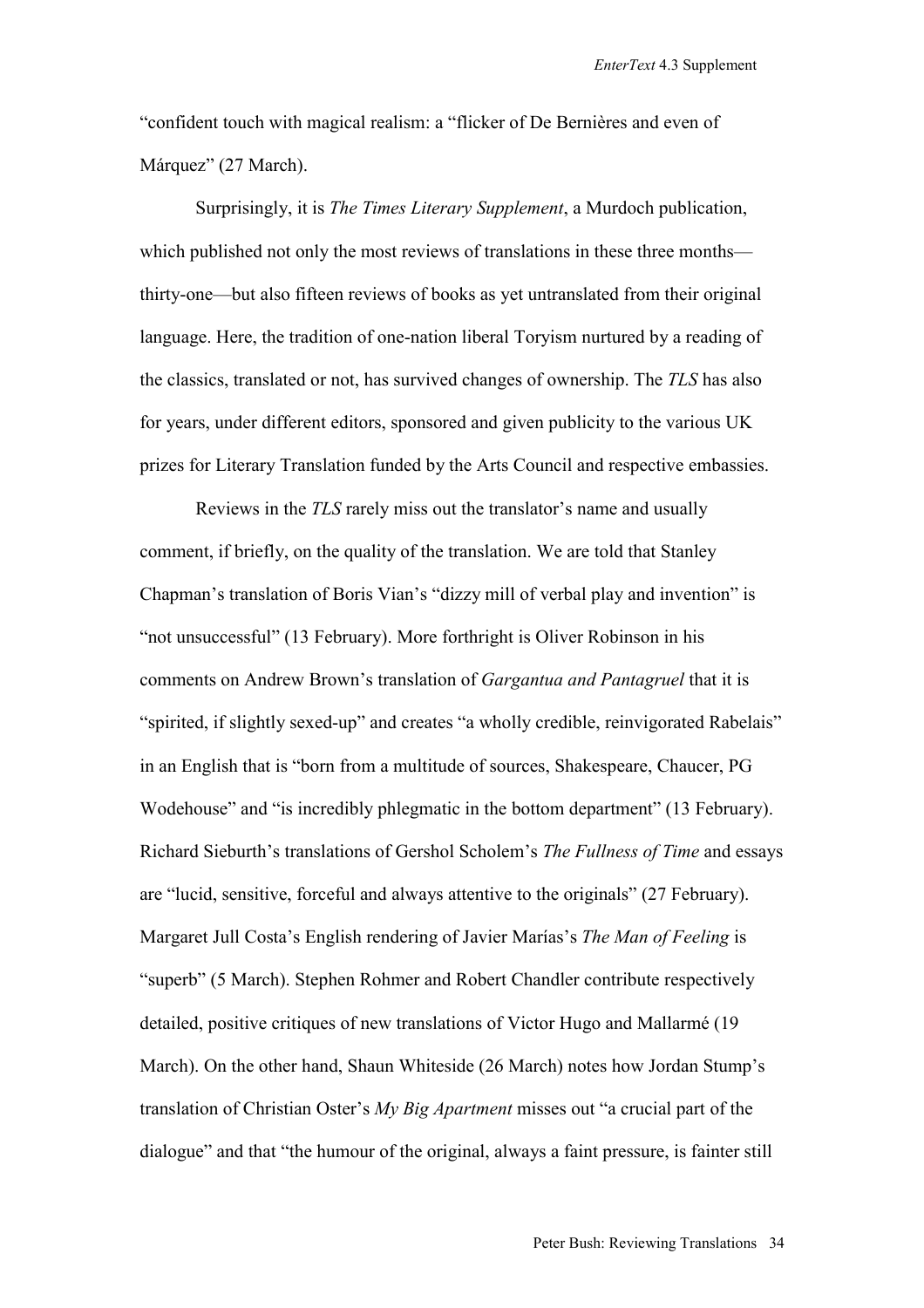in the translated version." There is also a letters page in which translators sometimes defend themselves against reviewers, as in Brian Stimpson's defence of his decisions (6 February) in relation to his translation of Valéry's *Cahiers*.

### **Looking out from Spain**

*Babelia*, the weekly cultural supplement of *El País*, carried eighty-one reviews of translations during the same period in issues that usually dedicate twelve pages to book reviews and the fine arts. The first February issue (7 February) carries a twopage spread celebrating the publication of the Complete Works of Adorno in translation and in paperback, at last "in a format for everyone," a one-page article on *Death in Persia* by Anne-Marie Schwarzenbach, a two-page essay by John Berger on Borges, and shorter reviews of translations of Chateaubriand, Sartre, Safran Foer, Italo Svevo, Ruben Fonseca, Daniel Pennac, and Montale. The one-page end-piece is usually by the Portuguese writer, Lobo Antunes, translated by Mario Merlino. The supplement also found space for reviews of a new biography of Kant and two new translations of books by Kant as well as of George Bataille on Manet. The next February supplement reviews translations of Thomas Mann, US novelist Dawn Powell, Canadian poet Anne Michaels and Stephen Pinker (14 February). The third issue (21 February) returns mainly to Spain with four pages on new Spanish playwrights, reviews of three Spanish novels and one Uruguayan, and three collections by Spanish essayists. The final fling of February (28 February) brings reviews of three translations of Tolstoy, of Wordsworth's *Prelude* and novels by Robert Irwin, Richard Russo and Véronique Tadjo amongst others. March continues in like vein with reviews of translations of books by authors as varied as J. M. Coetzee, Niall Binns, Jenny Diski, Jeanette Winterton, John Gray and Sadiq Hedayat.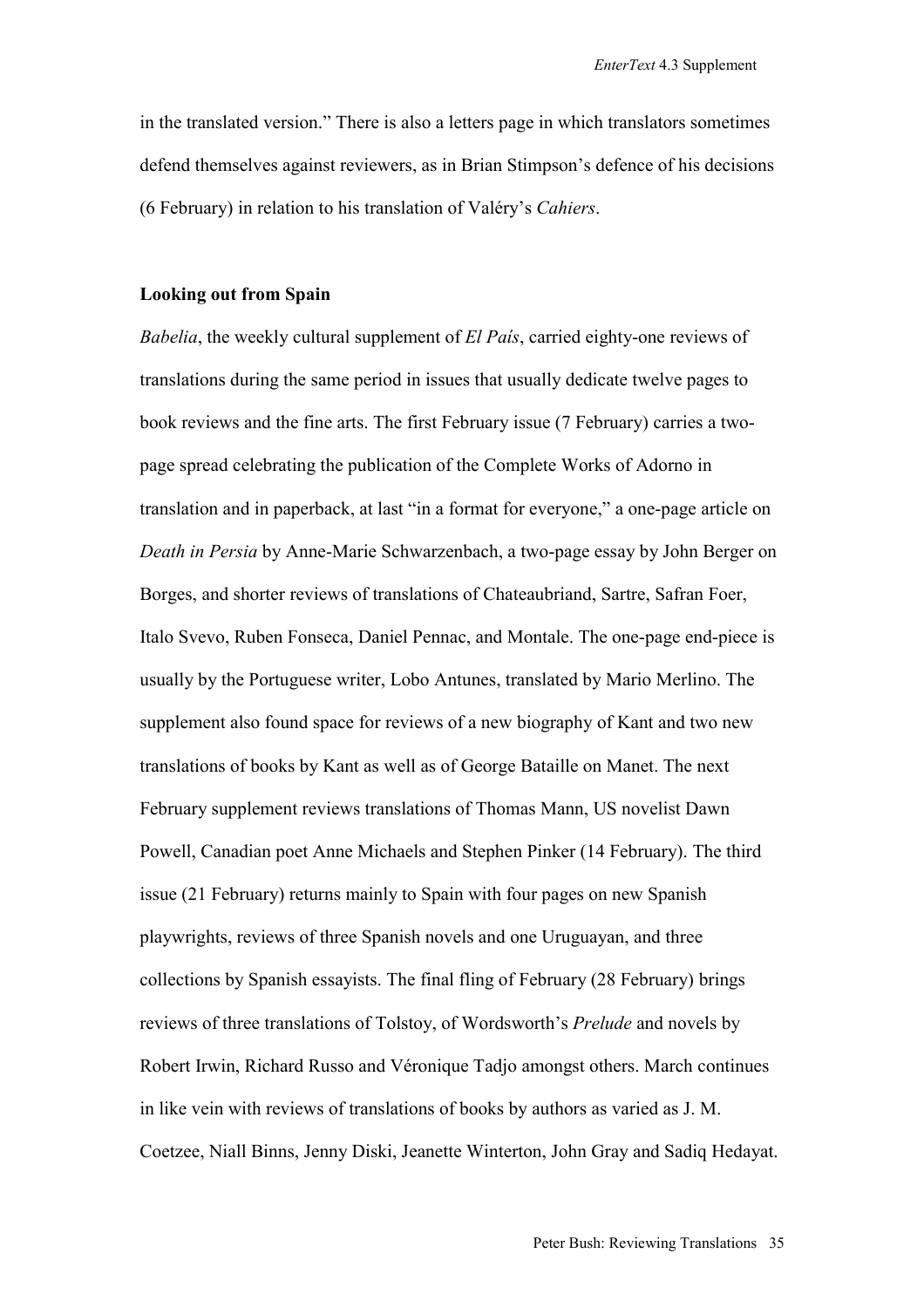It concludes on 27 March with a bumper issue with translations of nine poems by Djuna Barnes and reviews of books by American, English, French, German and Serbian authors in translation.

It is also true that the writers of these reviews—or editorial policy—ensure that translators of individual works reviewed or the feature articles published are always credited. However, there are virtually no qualitative judgements on the translations as translations. The tone of the reviews in relation to the foreign work is unanimously positive: the foreign is both recognised and welcome and surely a visible pleasure. The griping, begrudging tone so familiar in the English press is absent.

These Spanish review pages are part of a book chain that is currently very open to writing in translation. What lies more hidden is the corollary in terms of a large translation profession working for publishers who have a tradition of handling large numbers of translations. The tradition is based on short deadlines, low and stagnant rates of pay and poor contracts (sometimes, no contracts at all) in an economy where the cost of living has rocketed as a result of Spain's greater integration into the global economy and the adoption of the euro as currency. Although there are several translators' associations in Spain, these have never reached a position where they can bargain effectively with publishers, as happens in Norway. Besides, the rapid expansion of undergraduate and postgraduate university courses in translation and interpreting pours into the marketplace every year thousands of graduates with a desire to earn their living as translators, a factor that depresses payrates. Publishers employ editors who heavily edit translations that are completed in a rush. Of course, there is an elite of literary translators with public reputations who can command better rates and deadlines, but these are a minority within a profession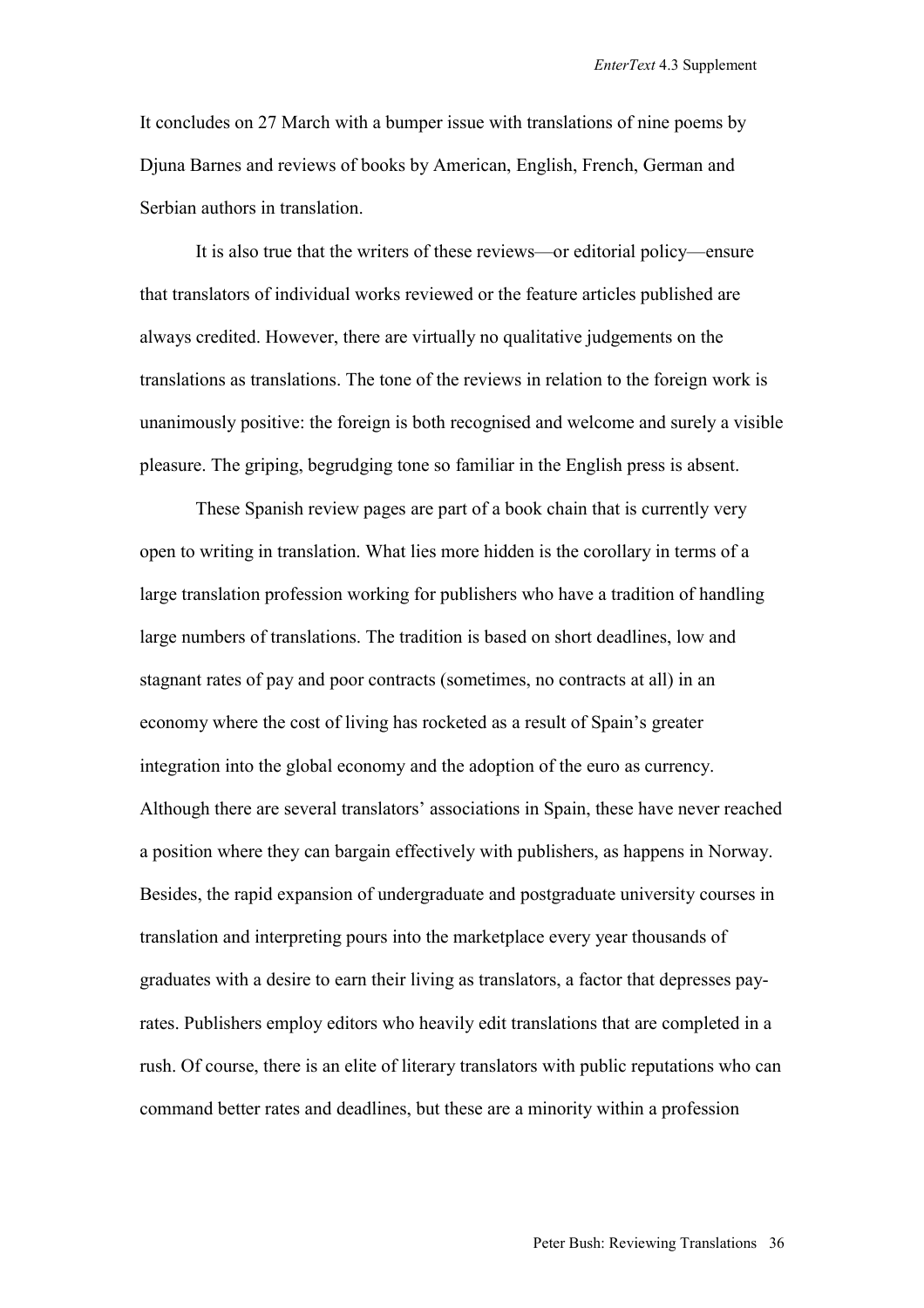where most keep their heads down and produce a translation every two months, if not one a month.

*Babelia*'s pages have plenty of space for feature articles and reviews focusing on writing from the Hispanic world, and yet their devotion to the foreign belongs to a Spanish liberal tradition that has always tended to privilege the foreign as against a domestic intellectual scene dominated by a Church and army never too keen on what comes from abroad, unless it has emerged from the Vatican.

## **Defensively open**

The literary supplement of *Le Monde* is equally open to the foreign: the five issues seen for March and April carried over eighty reviews of works of fiction, science, history and politics alongside a large number of reviews of books written in French. However, the underlying assumptions are different. As on the floors dedicated to literature at the main Gibert bookstore in Paris, French literature is predominant and a separate room houses a considerable number of translations from world literature: there is no doubt as to which is the most important literature, though due respect is paid elsewhere. Additionally, French culture lives buffeted by the expansive wave of English and fights a losing battle to preserve its corner. The Centre National du Livre and other bodies subsidise translations of French literature and activities to promote writing in French. *Le Monde des Livres*, through its gossip column on the publishing world, keeps track of staff changes that might make the publication of translated French literature more difficult: the demise of the Flamingo list at Harper Collins (13 February) and departure of Christopher MacLehose from Harvill are lamented. Equally the arrival of Bill Keller, the new editor of the *New York Times Book Review*, a man pledged to reviewing more essays and less fiction, is viewed as part of *"le*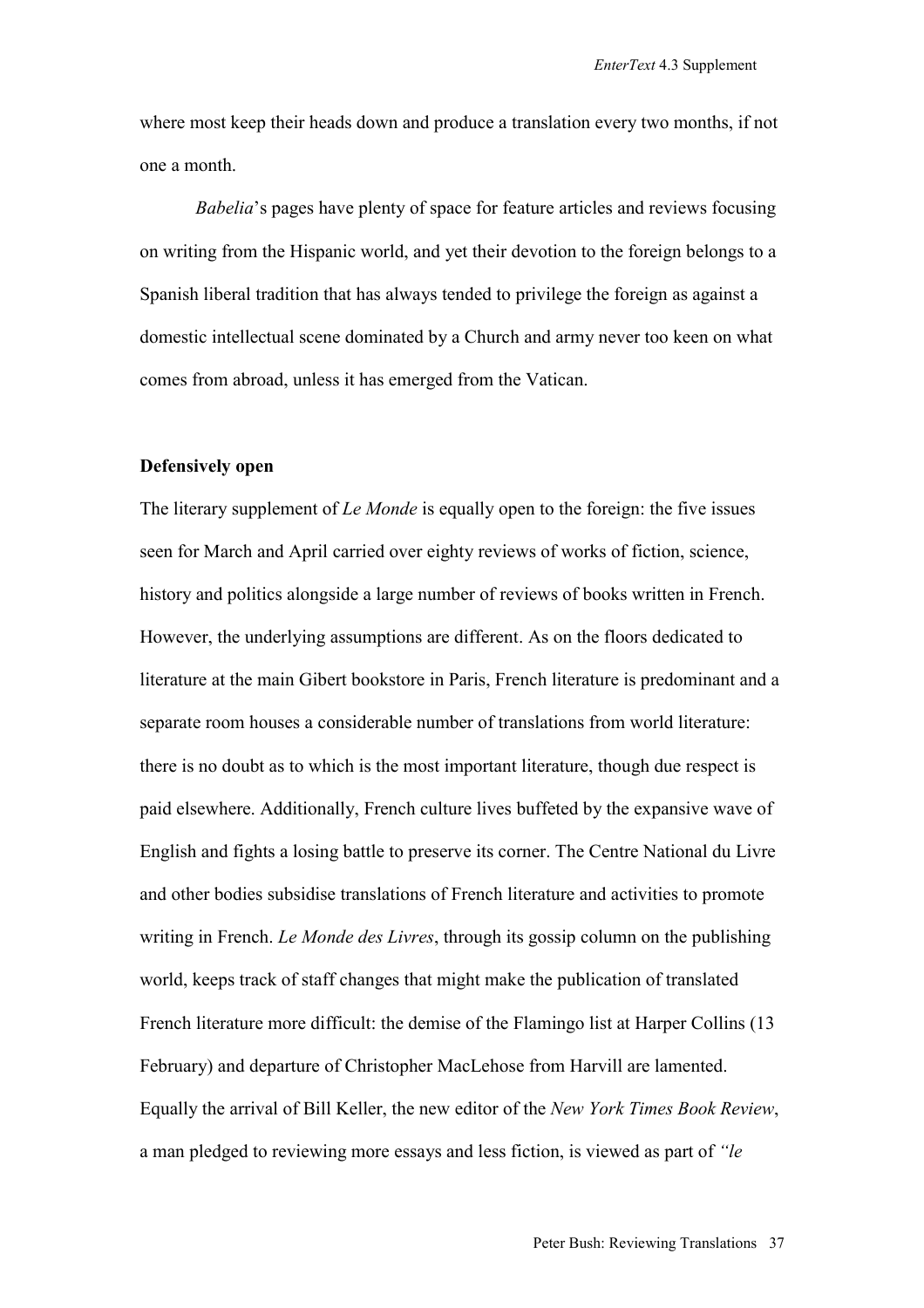*naufrage de la littérature et la promotion des livres 'fabriqués,' produits purement commerciaux"* (27 February). On the other hand, the supplement comments on activities organised by different national translation centres in Europe to promote the reading of literature in translation. Reviewers always include the name of the translator in the heading of the review and almost never comment on the quality of the translation.

Individual supplements often have a themed element. The 13 February issue carries reviews of five erotic works in translation and a baroque novel about paedophilia by Paul Golding whilst the following week brings a clutch of books on the Middle East translated from English. A March issue (12 March) is devoted to literature from the French speaking world yet there is still space to review translations of three science fiction books by Terry Pratchett, three books of essays from Russian, French and German respectively and to devote a page of reviews to Greek fiction in translation.

#### **Contexts for comparison**

How do French and Spanish cultural environments compare with the English state of affairs? All three countries have publishing industries subject to the executive policies of transnational companies, long established family firms now merely desks in conglomerate offices, and the odd independents that soldier enthusiastically on. All three countries have imperial histories that mean they had to seek labour from former colonies to bolster shortages when their economies were expanding while their birthrates plummeted. So cities like Paris and Barcelona are cosmopolitan, multilingual places. However, public conceptions of recent social change and national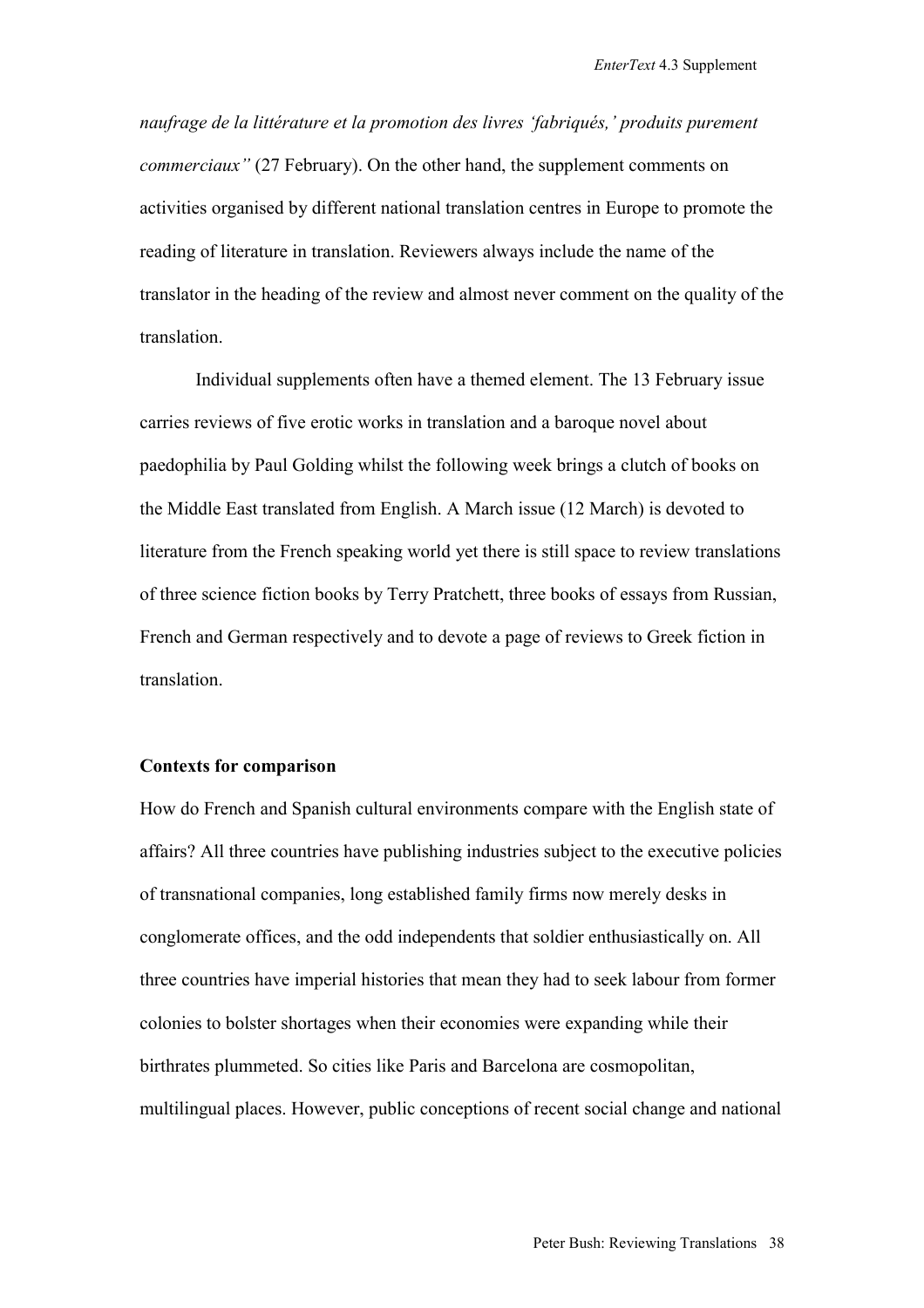histories and interactions with the rest of the world create different cultural attitudes when it comes to the phenomenon of literary translation and foreign literatures.

## **A tradition of silencing**

In Spain the appearance is one of a generous coverage of foreign literatures, but not everyone agrees about the quality of what gets into print. At a recent launch of Reverso, the new independent list published in Barcelona, the distinguished panel of speakers including Juan Goytisolo, Eduardo Subirats and Ana Nuño welcomed the first titles, a mixture of translations and work originally written in Spanish on the peninsula or in Latin America and, above all, the series as an exception to the rule in the Spanish publishing scene, namely an attempt to create a space for works of literature as opposed to hamburgers of words, the publishers' money-spinning products. Subirats described a Spanish tradition from the Counter-Reformation that silences critical, heterodox voices from within or without. Juan Goytisolo gave the example, amongst others, of *La Regenta,* the novel written by Leopoldo Alas, one of the great works of the nineteenth century that was met by virulently hostile reviews upon publication and remained unavailable in the last century until the 1970s. Critical voices may no longer burn on Inquisitional pyres: they are simply silenced by the market. Of course, it was Generalísimo Franco who fully resurrected the spirit of the Counter-Reformation with militant censorship after his victorious crusade against the Second Republic. After the fascist victory in 1939 there were years of cultural as well as economic autarky when a virtual ban was imposed on translation either for moral reasons or the expedient of the shortage of paper. Though things changed in the sixties well before the dictator's death, the translations available first clandestinely and then in bookshops were made in Argentina.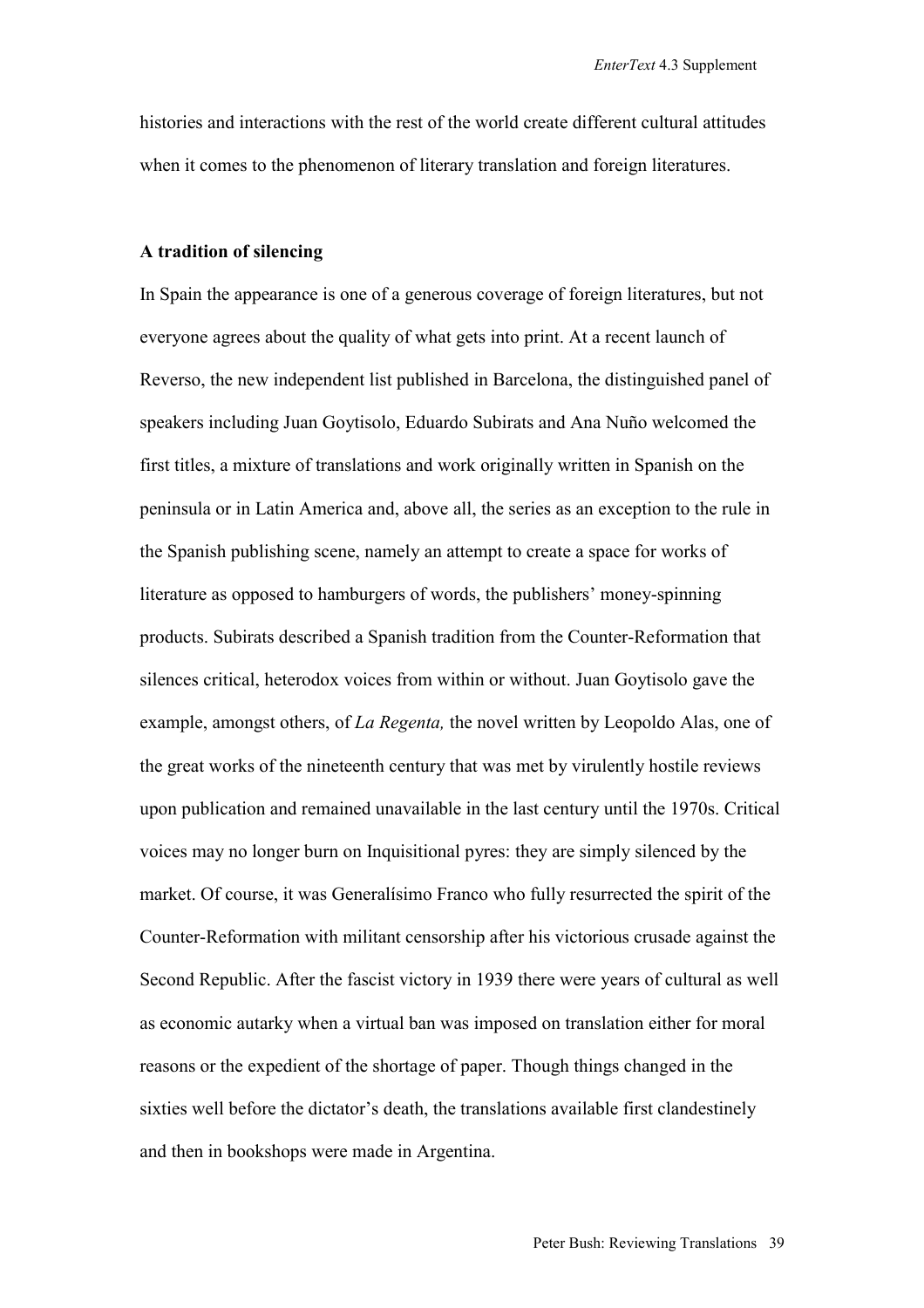Recent Spanish president José María Aznar attempted to re-assert the rhetoric and practices of the extreme nationalist right, though an English observer of the Spanish scene would be nevertheless surprised by the openness to the foreign which still predominates in the democratic transition from Fascism. Spain is a multilingual state: Galician, Basque and Catalan are taught and are the medium of education in primary and secondary educational institutions in their respective autonomous regions. Bookshops, whether small independents or chains like FNAC or the book sections within the department store chain of El Corte Inglés stock and prominently display translations. Publishing-houses like the solvent and independent Anagrama bring out a stream of translations—Barnes, Amis, Sebald. The pendulum has swung and the Spanish reader of *El País*, unlike the English reader of the *Guardian,* walks in a library of the imagination where the translated and the non-translated enjoy parity of esteem, where the former even has more glamour because it is foreign.

### **French amnesia**

In November 1983 President Mitterand welcomed the findings of the Girault Report on the teaching of history in French schools, because he was, he told his ministers, "shocked and deeply worried by the younger generation's loss of collective memory." Professor Girault of Nanterre University recommended, in conclusions contemporary with and parallel to Thatcherite policy "innovations," a move away from the internationalist theme-based syllabus introduced in the late 1960s and a return to a chronological approach that could restore a proper sense of the importance of the past of the nation.<sup>1</sup> The socialist leader would want to erase from such a survey nasty blots like Vichy collaborationism or his own connections with the anti-semitic thugs who sponsored his first post-war political steps while white-washing their own immediate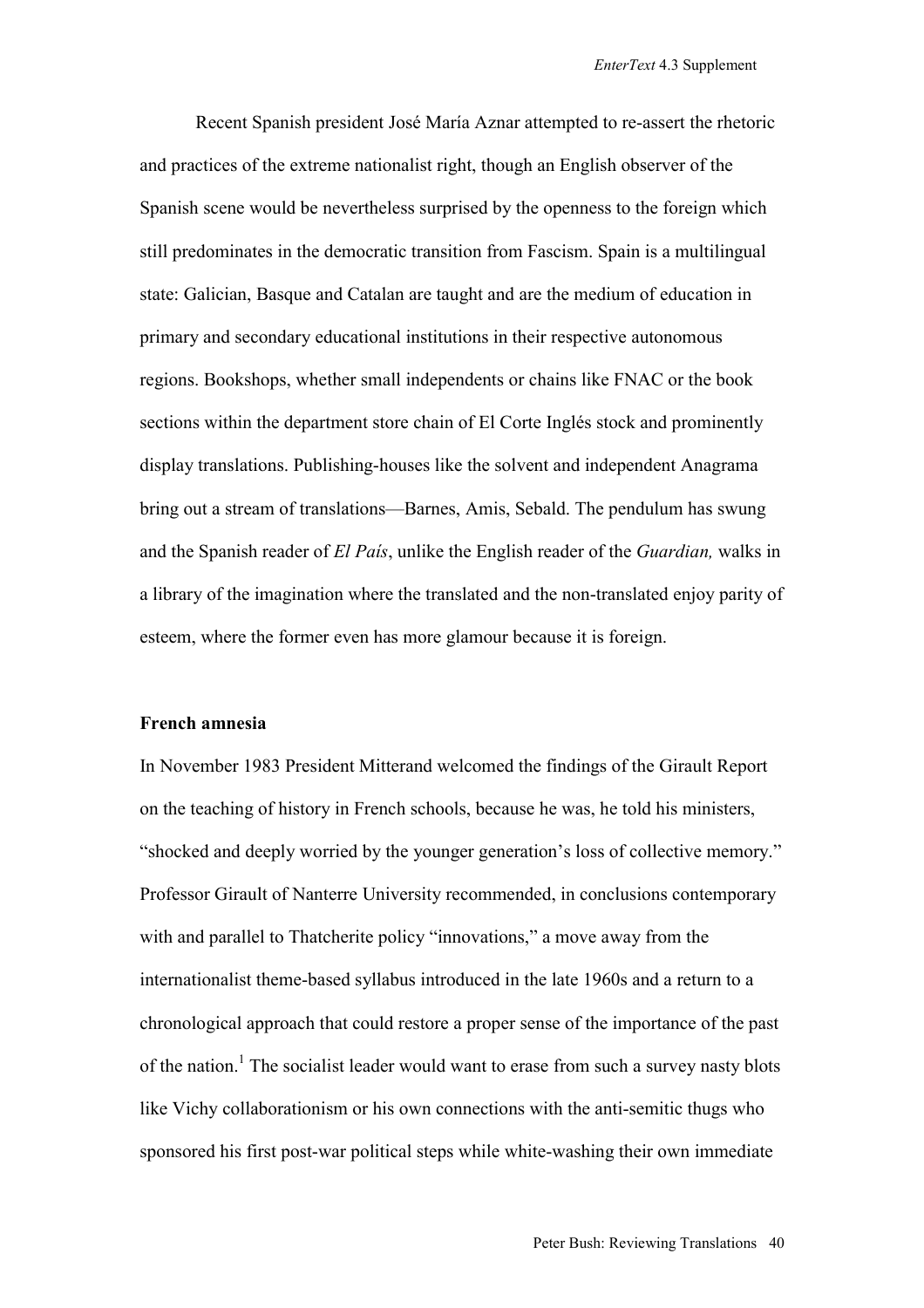past.<sup>2</sup> This is just a sanitised version of national glories and secular republicanism that has to be promoted as an ideological defence and rallying point in a defensive perception of French culture which sees itself as under threat from Muslim and other "foreign" presences. This republicanism has never shown much sympathy for the acceptance of cultural or linguistic difference, whether these languages be Basque, Breton, Catalan or Corsican, in its policy-making. Mitterand was intent on removing a blip introduced in permissive, 1968 days. So, the generosity of the reviews in *Le Monde* towards translated literature must be set within an overall defensive historical and cultural French context.

# **Proud to be British**

In the UK there was a significant nationalist turn in the eighties as the policies of Margaret Thatcher began to be driven home after her defeat of the miners' strike. Sir Keith Joseph told the Historical Association in 1984 that world history had inexorably to be perceived from the perspective of a British nation: "As time passes, as the dust of multiple changes settles, the nation constantly emerging from the crucible is more complex, and often enriched and revitalised...."<sup>3</sup> The groundwork that had been done by the Linguistic Minorities research project at London University's Institute of Education, the changes in curricular focus and policies of linguistic diversification in the large urban local authorities to reflect the experiences of pupils in primary and secondary schools and ease their access to a critical democratic consciousness were sharply reversed. Traditional visions of Englishness were once more centre-stage and this process has only accelerated under the Blair administration, as Blair himself signalled in his first election victory speech in which he pledged to restore Britain's greatness back to eighteenth-century levels.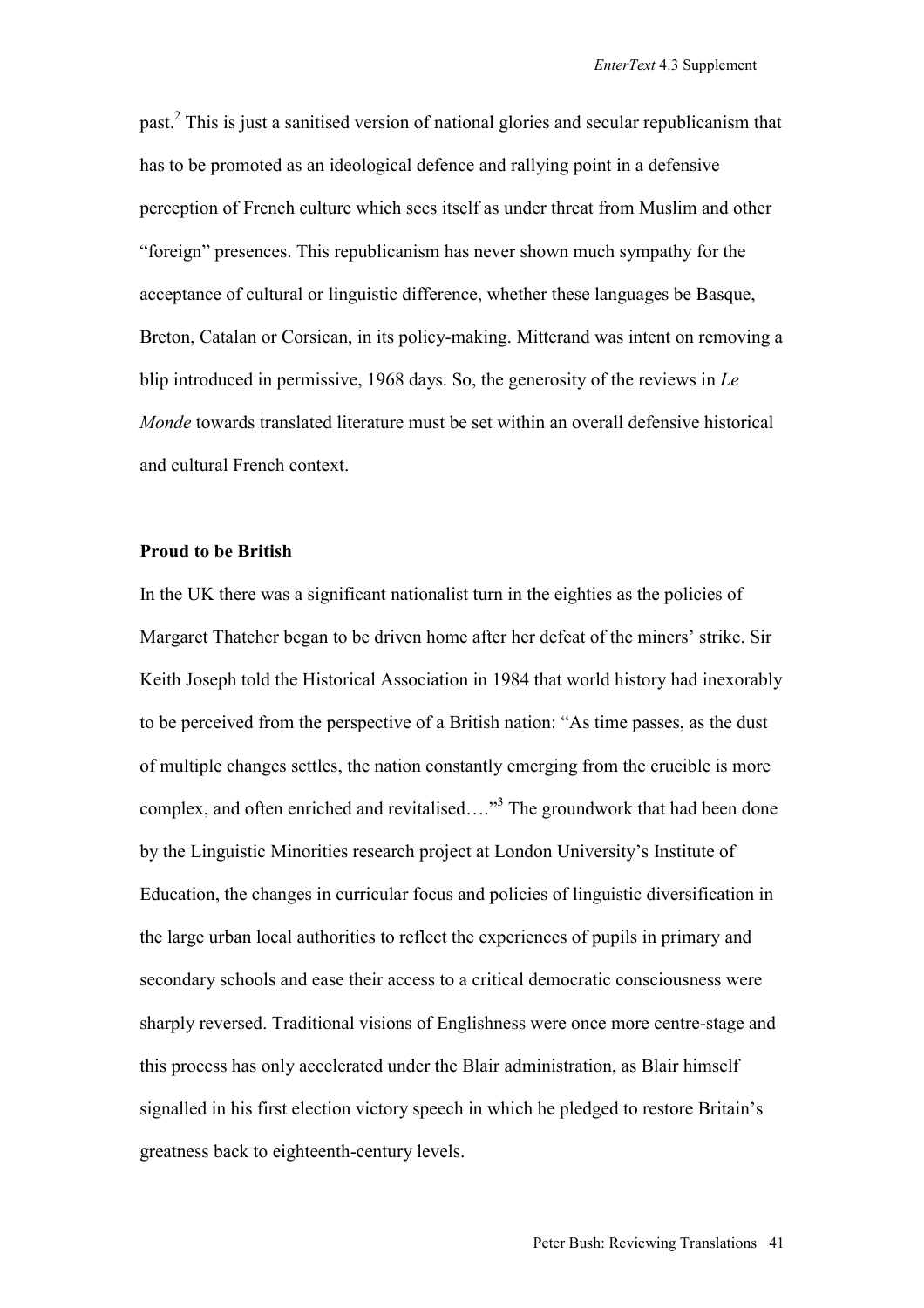For our purposes this cultural politics was neatly encapsulated in the speech<sup>4</sup> given by Gail Rebuck, the Chair and Chief Executive of Random House, to celebrate World Book Day 2004. After mentioning Matthew Arnold's praise of books as bringing "sweetness and light" and the fact that the reading of books, according to historian Steven Rose, liberated the working classes in the nineteenth century (never mentioning the large number of translations read by the newly literate in the first half of the nineteenth century), she waxes optimistic about the 125,000 titles published every year in the UK. World Book Day is "one of the most exciting expressions of that optimism" around which twelve million one-pound book tokens will be given to primary and secondary schoolchildren who will have to buy from a set of English titles that will shoot to head the best-seller lists. Her coda to this was that five British writers have successfully penetrated the US market and her climax: "The more people's lives can be touched and changed by books, the more fulfilled and successful the next generation of British people will be."

What the rhetoric exudes is the Blairite market focus and Anglo-centrism that one would expect from someone who is a close ally of the Prime Minister and a leading proponent of the Creative Industries. Of course, nobody could carp about a campaign to get children to read—but why no translations? And isn't the idea of World Book Day to give readers a sense of a world of different literatures out there, of sharing in something that is being done elsewhere in the world, on other national World Book Days? Well, not in this neck of the woods! The UK WBD doesn't take place on 23 April, as elsewhere internationally, because that day might fall in the school holidays and that would hinder the campaign to lead twelve million vouchers of one pound sterling from government to publisher. As one only seems concerned to sell the theme of "the British book is best," one can curb severely any impulse to flirt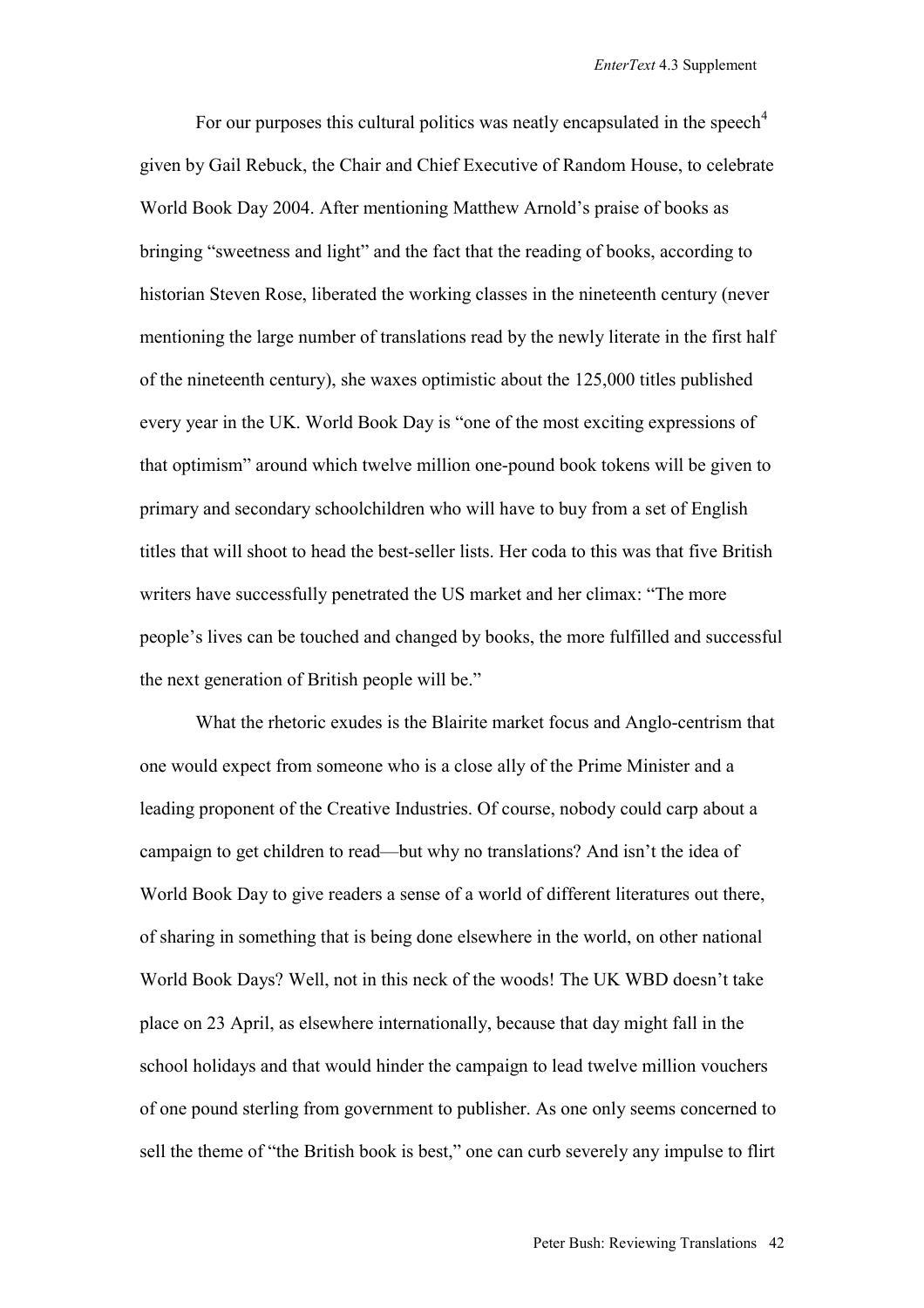with internationalist rhetoric and hope presumably that all the profits aren't repatriated to Germany.

## **Not in our window**

Our delineation of some aspects of the context of the publishing of translations points up the complex national issues in the handling of the foreign: the intrinsically supranational act of translation is influenced by historical moods moving those who have the power to shape what seems to be the public national consciousness. Other indicators of context could be the physical presence of translations in main bookshops. There are very rarely window displays that include translations, let alone displays dedicated to literature in translation. Window space costs publishers, and small publishers (Arcadia, Dedalus, Hesperus, Serpent's Tail) who do bring out translations as part of their niche marketing don't have the money to buy that space and even have to struggle to get their books on the shelves since there isn't room for all the titles Ms Rebuck celebrates. The new, enterprising venture of Hesperus which has built up a large list in a short space of time managed to negotiate with Waterstones space for their stands, but in every store that I visited recently the stand was at the back of the mainstream, bestseller display stand that greets you as you walk in: the Hesperus books bid you farewell as you leave.

To conclude, the review pages of a few key national newspapers or literary journals are but a small part of a domestic book chain which ensures some books get into the book shops and then whether they stay there or not. They reflect and shape particular national traditions in relation to elsewhere in the world. The pressure of the marketplace is never far away, though to different degrees. Literary editors of publishing houses wine, dine and butter up the editors of the literary pages in the